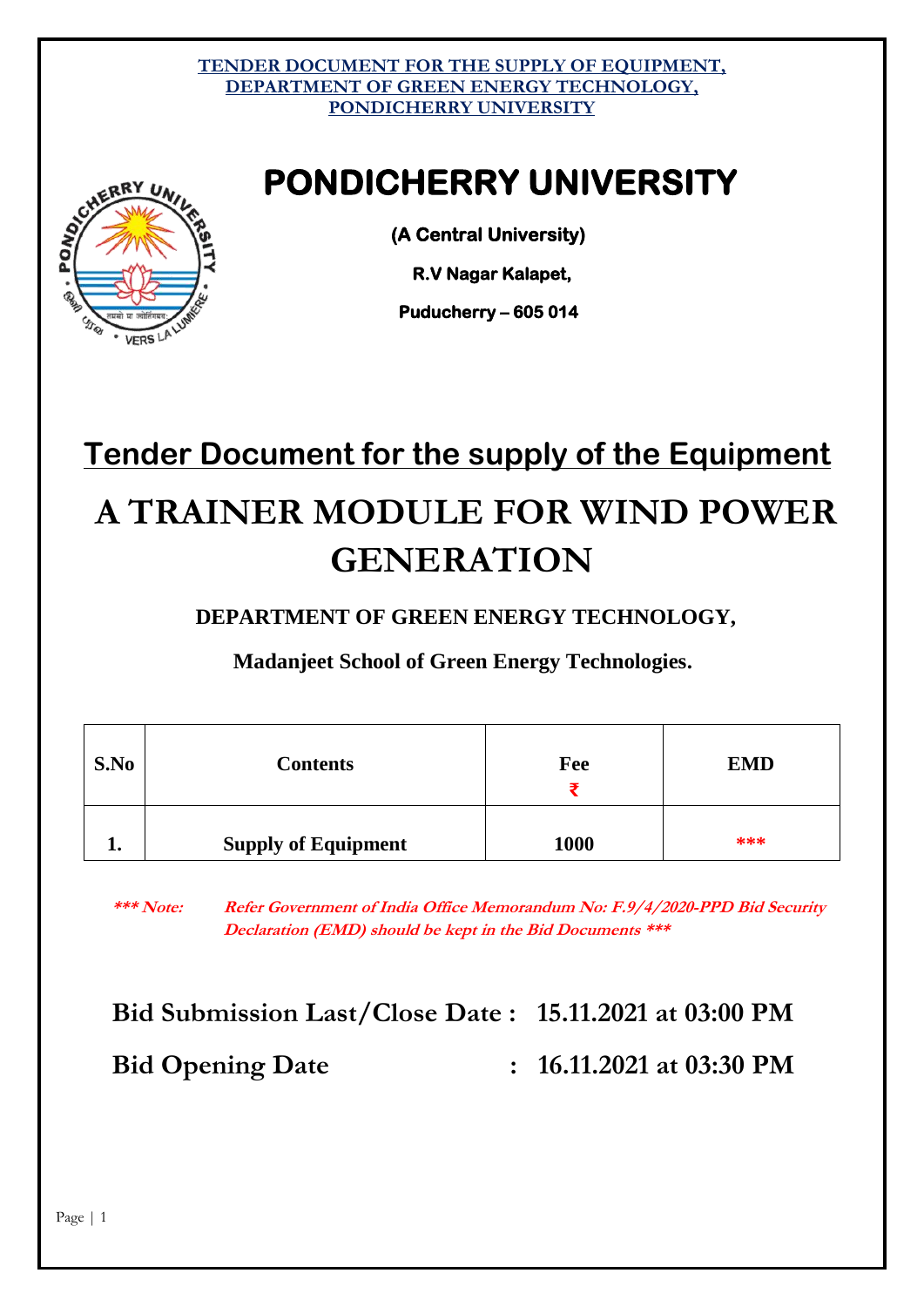| S.No | <b>CONTENTS</b>                                                                              | Page. No |
|------|----------------------------------------------------------------------------------------------|----------|
| 1.   | Technical Specifications of the Equipment -<br>A Trainer Module for Wind Power<br>Generation | 3        |
| 2.   | Terms and Conditions Under Two Bid System                                                    | $4 - 7$  |
| 3.   | Bank Guarantee (Annexure-I)                                                                  | $8-9$    |
| 4.   | Bidders Warranty (Annexure-II)                                                               | 10       |
| 5.   | <b>Checklist of Enclosed Documents</b>                                                       | 11       |
| 6.   | <b>Bid Security Declaration Document</b>                                                     | 12       |
| 7.   | Clarification - Tender related queries.                                                      | 13       |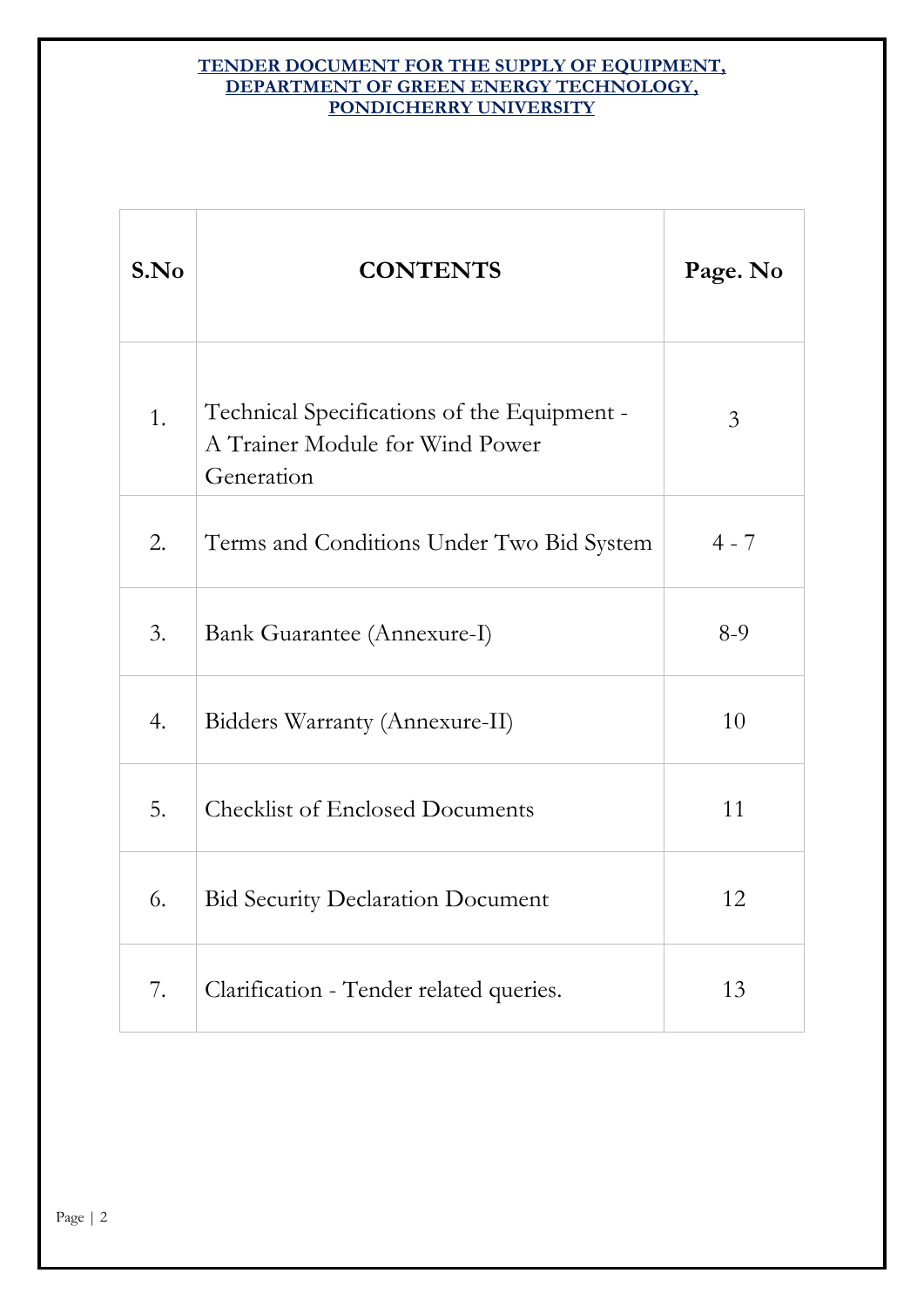### **TENDER DOCUMENT FOR THE SUPPLY OF EQUIPMENT, DEPARTMENT OF GREEN ENERGY TECHNOLOGY, PONDICHERRY UNIVERSITY Technical specifications of the Equipment**

### **Item 1: A TRAINER MODULE FOR WIND POWER GENERATION**

A laboratory-scale, modular tabletop wind turbine unit with a wind generator system and accessories to conduct experiments on wind turbine characteristics and wind power generation.

#### **Warranty: THREE years.**

#### **Technical Specifications:**

#### **A. Wind turbine:**

- Three or multiple-blade turbine.
- 100W or higher rated power generator.
- 50-100 cm diameter blade span.

#### **B. Wind blower unit**

- Compatible wind blower system with wind speed control option.
- Safety cabin/steel mesh enclosure and mechanical mounting /housing accessories for indoor application.
- In-built or hand-held anemometer for airflow measurement.
- The modularity of wind turbine system for out-door natural wind-based measurement.

#### **C. Control and Display Unit**

- Wind generator control unit for variable wind speed.
- Wind power generation control unit with necessary electrical accessories and digital displays.
- IGBT controlled AC drive.
- Charge controller unit with suitable energy storage and retrieval system.
- Stand-alone inverter.
- On-board AC/DC ammeter and voltmeters.
- Variable loads to handle generator power.

#### **D. Following data acquisition system with measurement software configured**

- Desktop computer for laboratory measurement Branded make,  $24$ " FHD/8<sup>th</sup> Generation or above/ Intel Core i3- Processor/8GB DDR4/1TB 7200 rpm Hard Drive/Preloaded Windows 10 Home/ Wired Keyboard with Optical Mouse.
- A branded Laptop for out-door measurement  $10^{th}$  Generation/i5 processor/8GB RAM/500GB SSD/14" Display/Light weight/Preloaded Windows 10 Home.
- Warranty: THREE years.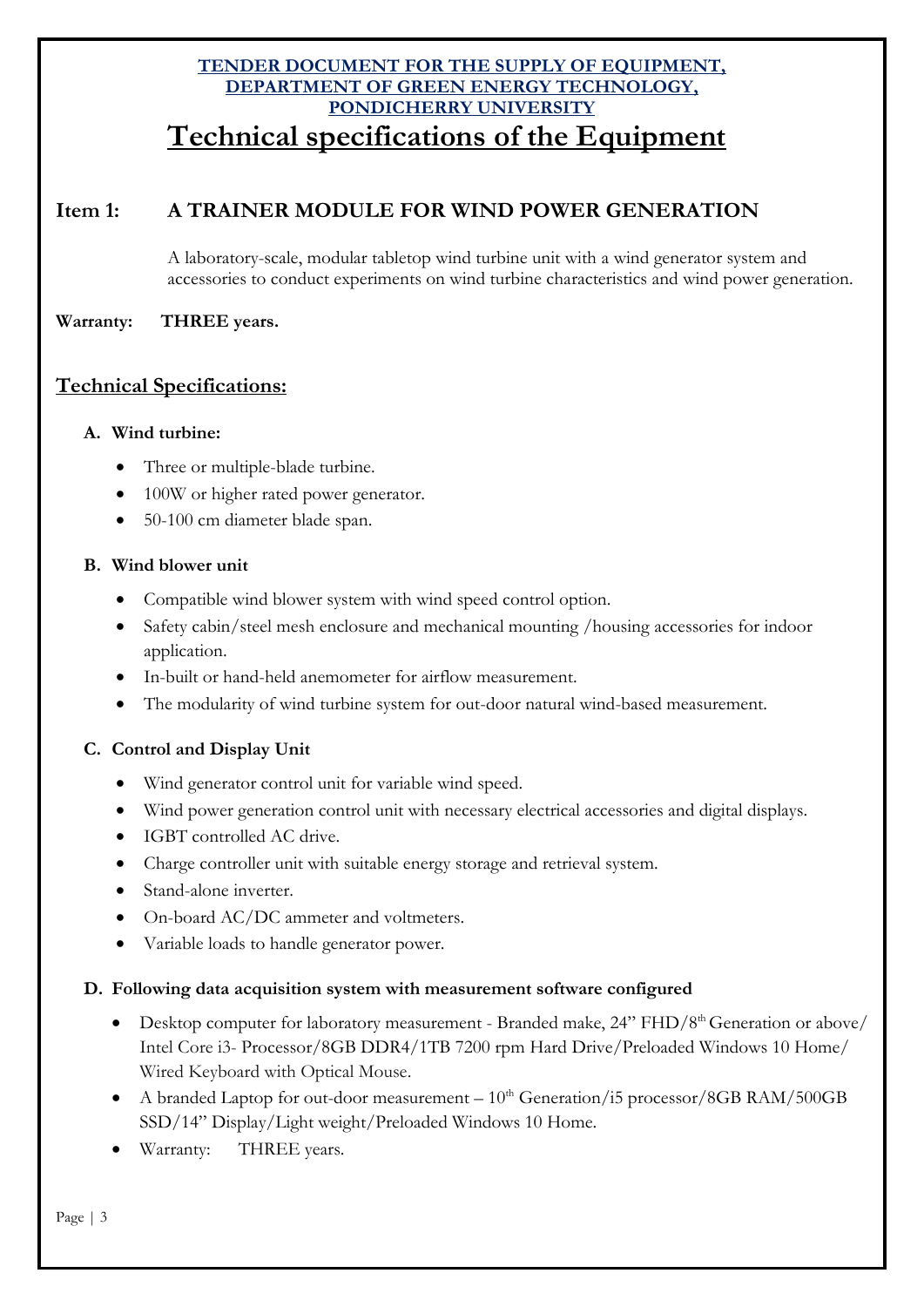# **I. TERMS AND CONDITIONS UNDER TWO BID SYSTEM**

## **INSTRUCTIONS TO THE BIDDERS**

#### **1. Purchase of Tender Document**

The Tender document can be downloaded and must be submitted through Central Public Procurement Portal (CPPP) Only. **https://eprocure.gov.in/eprocure/app**

#### **2. Submission of Tender Document**

Tender (**technical bid and price bid separately**) must be submitted through CPP Portal addressed to **"The Head of the Department, Department of Green Energy Technology, Madanjeet School of Green Energy Technologies, Pondicherry University, R.V. Nagar, Kalapet, Puducherry – 605 014, India**" positively before the scheduled time.

#### **3. PAYMENT OF TENDER DOCUMENT FEE:**

The Tender must be accompanied by Tender document fee (non-refundable), as stated above, by means of separate Demand Drafts, favoring **The Finance Officer, Pondicherry University, payable at Puducherry.**

#### **4. QUOTING THE CORE PRICE & TAX, DUTIES, DISCOUNT ETC.**

The taxes / duties / discounts, if applicable, are to be explicitly and separately shown in the bid and under no circumstances these components shall be added to the basic price and shown as single price. All the components of taxes, if applicable, should be shown explicitly and separately.

#### **5. ELECTRICAL POWER**

All equipment must operate at 230V/50Hz, single phase and / or equivalent three phase electrical power.

#### **6. THE VALIDITY OF THE QUOTATION**

The validity of the quotation should be for at least 90 days from the opening date of the Tender.

#### **7. LATE BIDS**

The offers will not be considered if received after the bid closing date and time.

#### **8. INVALID QUOTES**

The offers received through telex/telefax/email/unsealed or open cover will not be accepted by the University under any circumstances.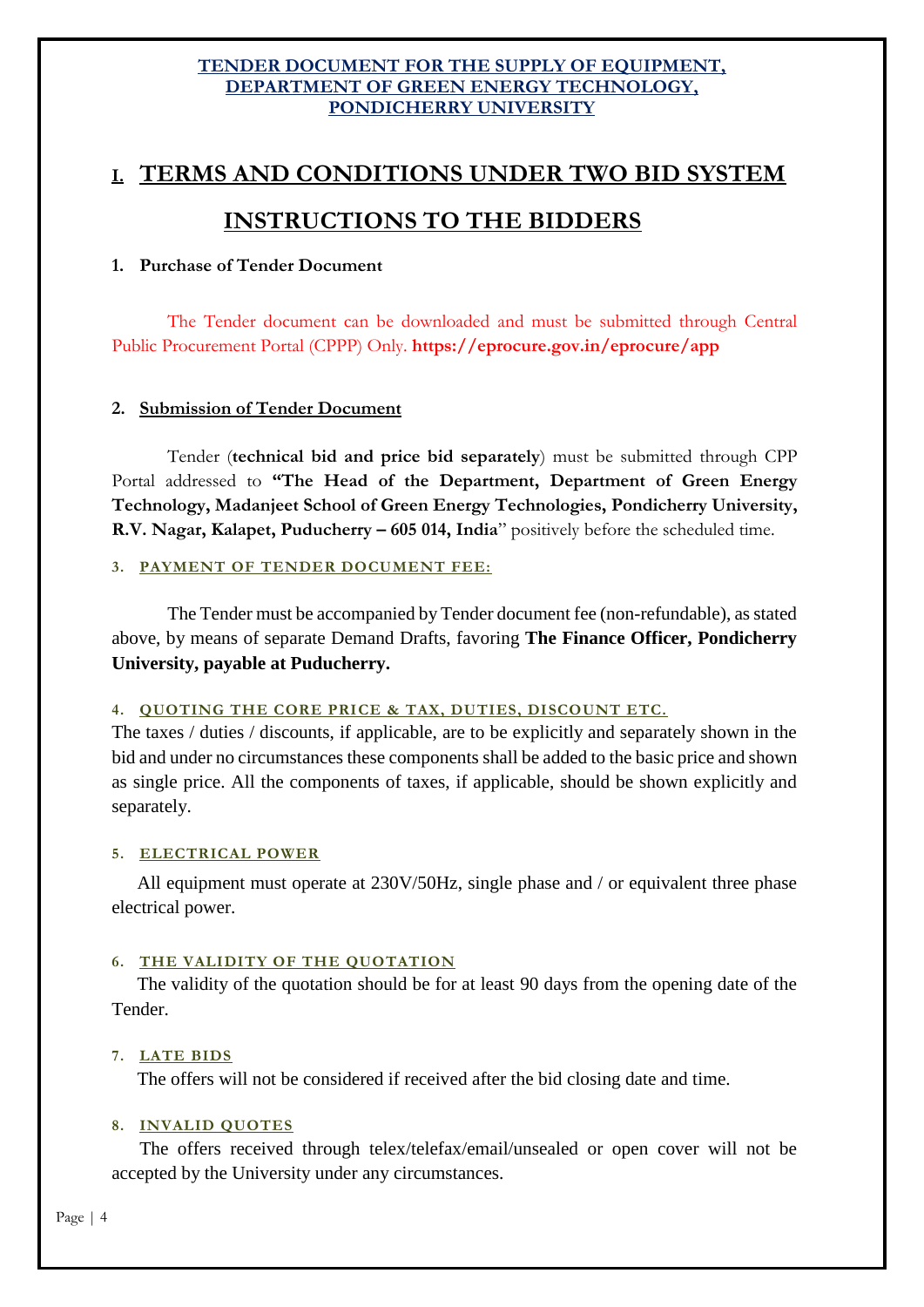#### **9. NO UNSOLICITED CORRESPONDENCE**

No unsolicited correspondence shall be entertained after the submission of the offer.

#### **10. PURCHASE AGREEMENT**

If an order is placed with the firm, the purchase shall be governed by an agreement as per the University rules in force at the time.

#### **11. ADDITIONS IN TERMS AND CONDITIONS**

Additional terms and conditions will be incorporated in the purchase order, if needed, to safeguard the interests of the University.

#### **12. POWER TO REJECT THE OFFER**

Any offer containing incorrect and incomplete information shall be liable for rejection.

Pondicherry University reserves the right to accept / reject any offer in full or in part or accept any offer other than the lowest offer without assigning any reason thereof.

*However, deficiencies on any one or, more of the following crucial criteria will be a material factor, for consideration other than the Lowest Quotation:-*

- *i. Total Number of installations of the similar Equipment in the premier Research/Academic Institutes in India.*
- *ii. Availability of after sale service.*
- *iii. Valuable feedback from the present users about the performance, service support, accuracy of result, etc.*
- *iv. Any other techno commercial information which is deemed fit to be important in the opinion of the University.*

#### **Price Schedule**

- 13. The bidder who is capable of supplying the entire solutions for the instrument quoted as per the list of ITEMS mentioned in the schedule, is alone need to submit their quotation.
- 14. The rates should be quoted for **single unit.**
- 15. The price should include the delivery and installation at Pondicherry University, Puducherry.
- 16. In price bid no other documents like technical manuals, number of installations, Customer list etc. shall be enclosed. All such documents shall be enclosed in the technical bid.
	- **a.** Tender is Not Transferable.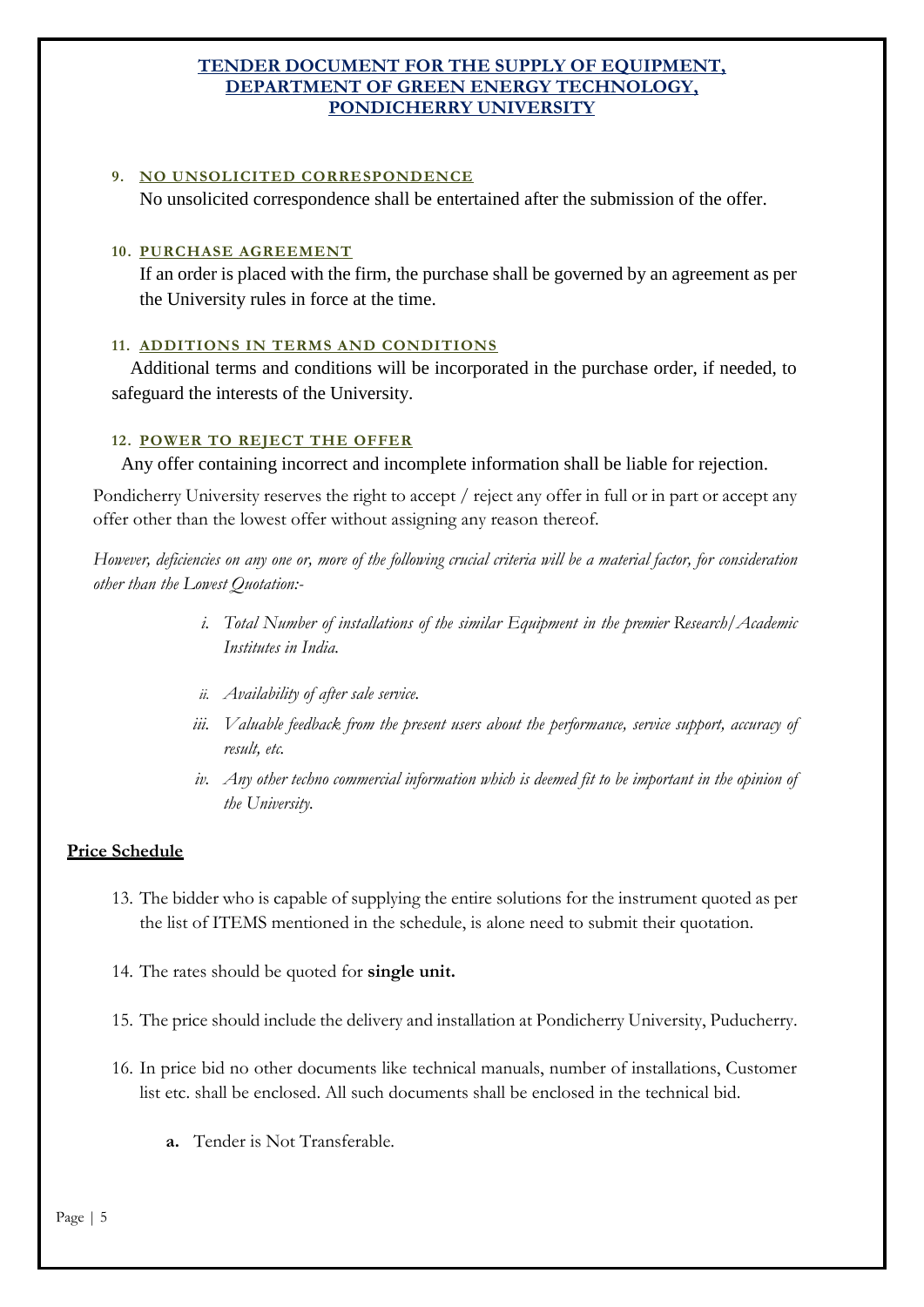#### **Eligibility**

The firm must have the requisite domain expertise with regard to supply, installation and post-sale service of the items they are quoting.

- a. The feedbacks from the present users of the similar equipment about the performance, service support, accuracy of result, etc. are to be submitted along with the Tender Document.
- b. The feedbacks from the present users of the similar equipment about the performance, service support, accuracy of result, etc. are to be submitted along with the Tender Document.

#### **Conditions of Contract**

- 17. The offer must be in English. The rates should be indicated both in figures and words against item specified in the given Annexure. The price be quoted in the currency of your choice.
- 18. The price quoted shall remain firm until equipment is supplied to, Pondicherry University, Puducherry.
- 19. The University has been granted the benefit of exemption from the payment of the Central Excise Duty and Customs Duty by the Department of Scientific and Industrial Research (DSIR), India,videtheirNotificationNo.10/97dt.01-03-1997and51/96dt.23.07.96 respectively.

IN RESPECT OF

- a. Accessories and spare parts of goods specified in (a) above and consumables.
- b.Computer software, compact disks, CD ROM, Recording magnetic tapes, microfilms, micro-chips etc.
- c. Prototypes.

d. Scientific and technical instruments, apparatus, equipment including computers. Customs duties at Indian port, if any, will be to the account of the University.

- 20. Please attach a recent customer list (within last five years) with contact details including email address.
- 21. The tenderer should have the technical ability to take care of the problems in the system, if developed later within the warranty and outside the warranty period and ability of the tenderer has to be provided clearly.
- 22. Warranty**:** The material covered under the purchase order, when installed, shall be warranted for the quality, workmanship, trouble free operation and performance for a period of **at least 36 months from the date of installation and the system into operation** at the Pondicherry University, or at least 42 months from the date of receipt of the last lot of the consignment. (A signed Bidder's Warranty as per Annexure – I has to be submitted along with the Bid Document)
- 23. If any item covered under warranty fails, the same shall be replaced free of cost including all the applicable charges including shipping cost both ways.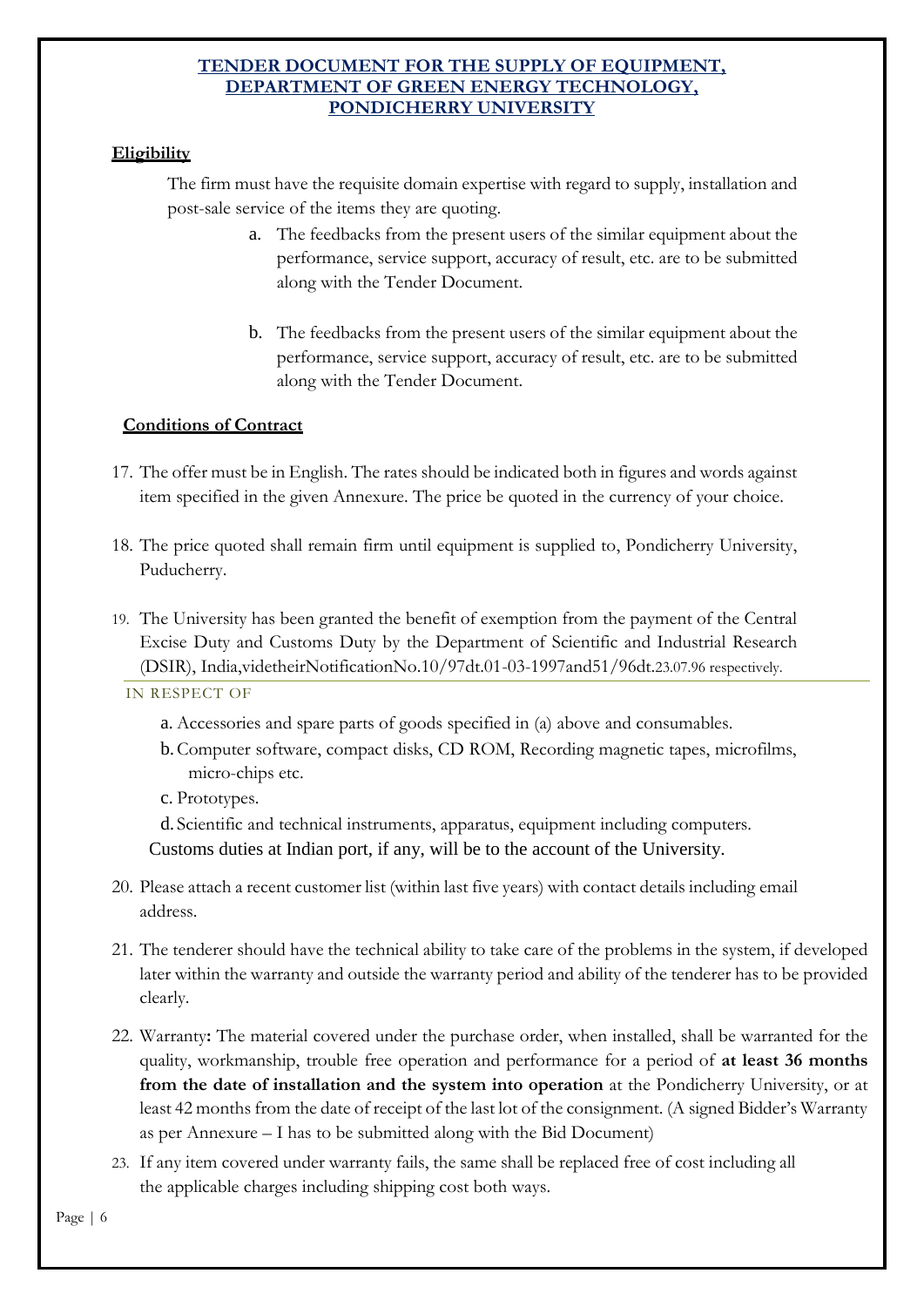#### **Payments terms:**

- 24. The bills in triplicate along with advance stamped receipt immediately after the execution of the supply order in full or in part for arranging payment. All the expenses incurred for the supply to F.O.R destination shall be borne by the supplier. Prices should be inclusive of all charges towards packing, freight, transit etc..
- 25. Liquidated damages: Timely supply of the ordered items, installation, commissioning (wherever is applicable) and training etc. is the essence of the contract. In case of failure to supply within the time specified in the Purchase order, a penalty/LD of 0.5% of the total value per week or a part thereof shall be levied subject to a maximum of 7.5% in respect of items which are not supplied. The decision of Pondicherry University shall be final in this regard.
- **26.** The training should be provided by the firm on the specimen and operation of the equipment for a minimum period of three weeks from the date of installation with an expert team for two persons.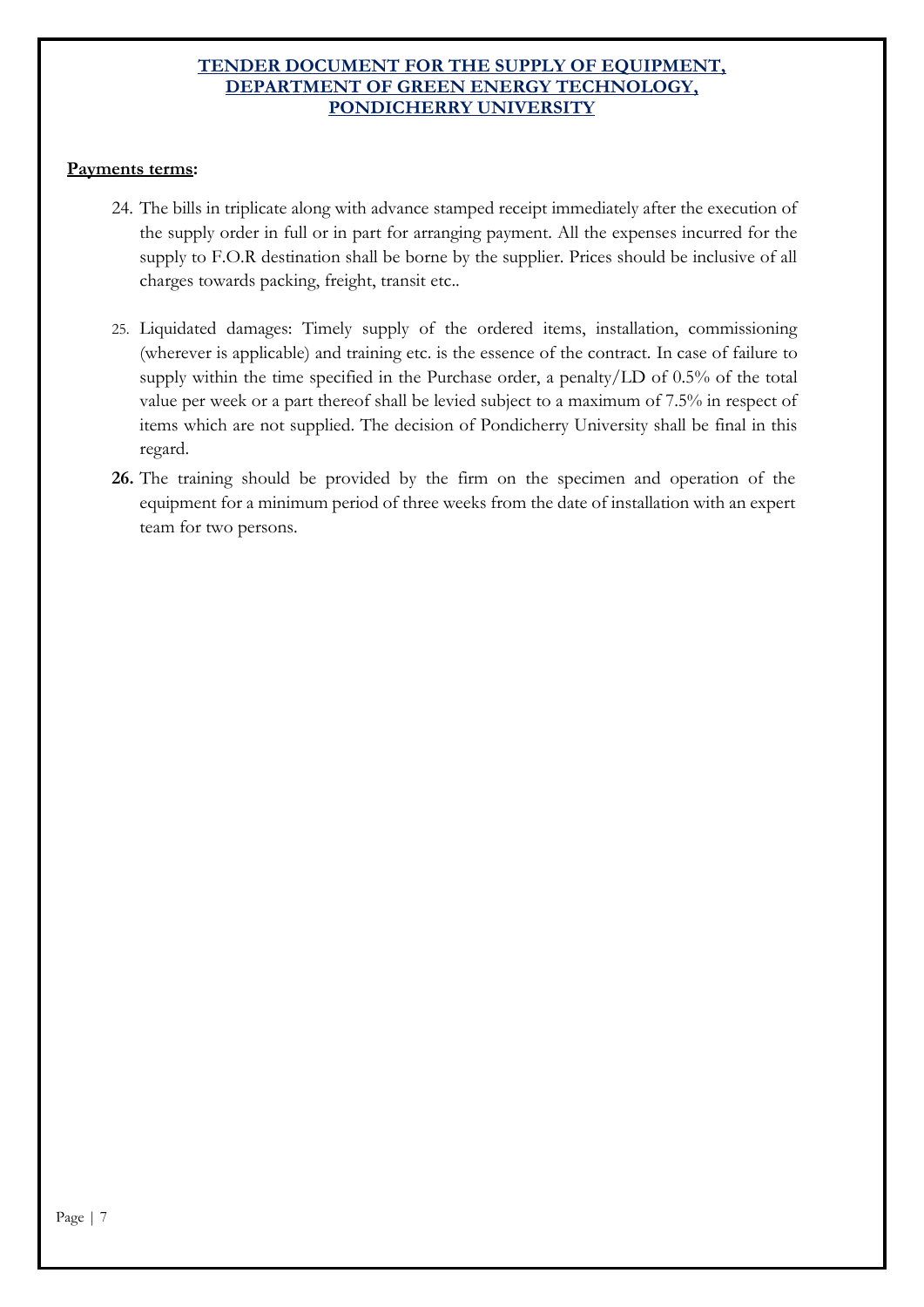#### **ANNEXURE – I**

#### **BANK GUARANTEE**

Pondicherry University Bharat Ratana Dr. B R Ambedkar Administrative Building R Venkataraman Nagar Puducherry 605 014

| Registered Office<br>shall, unless it be repugnant to the subject, meaning or context thereof, be deemed to mean and include its successors<br>and assigns) in favour of the Pondicherry University, Puducherry 605 014 represented by its Registrar, having his office<br>at R. Venkataraman Nagar, Kalapet hereinafter referred to as the "University" which expression shall include his                                                                                                                                                                   |  | and | one | of its branches   |  |
|---------------------------------------------------------------------------------------------------------------------------------------------------------------------------------------------------------------------------------------------------------------------------------------------------------------------------------------------------------------------------------------------------------------------------------------------------------------------------------------------------------------------------------------------------------------|--|-----|-----|-------------------|--|
| 2. Whereas the University has placed Work Order No: PU/_________________ dated__________                                                                                                                                                                                                                                                                                                                                                                                                                                                                      |  |     |     |                   |  |
| for                                                                                                                                                                                                                                                                                                                                                                                                                                                                                                                                                           |  |     |     |                   |  |
| M/s.<br>and hereinafter referred to as the<br>at                                                                                                                                                                                                                                                                                                                                                                                                                                                                                                              |  |     |     | having its office |  |
| "Contractor" which expression shall include their successors and assigns.                                                                                                                                                                                                                                                                                                                                                                                                                                                                                     |  |     |     |                   |  |
| 3. And whereas the Contractor has accepted and agreed to execute the work as per the work order as per undertaking<br>/ agreement dated ______________ within the time stipulated and in the manner specified therein.<br>4. And whereas the University has called upon the Contractor to furnish Bank Guarantee for the sum of<br>specified in the work order and as agreed to by the Contractor.                                                                                                                                                            |  |     |     |                   |  |
| 5. And whereas the Contractor has requested the Guarantor herein to furnish an irrevocable and unconditional Bank<br>Guarantee in favour of the University for an amount of Rs. __________ as guarantee towards execution of the work as<br>agreed to by the contractor to the University.                                                                                                                                                                                                                                                                    |  |     |     |                   |  |
| 6. Now, therefore, we Bank, the Guarantor herein, do hereby irrevocably and unconditionally<br>the University the<br>Guarantee<br>sum not exceeding Rs.<br>the<br>to<br>payment<br>only) in the event of any breach, failure, neglect or<br>(Rupees_<br>inability on the part of the Contractor in the execution of the said work, on demand without reference of the matter<br>to the Contractor and without any prior consent of the Contractor, at all times throughout the period of execution of<br>the work, without demur, cavil or argument or delay. |  |     |     |                   |  |
| 7. The Guarantor agrees and undertakes that the decision of the University as to whether the contractor has committed<br>any breach of the obligation with respect to the wok to be executed, and the quantum of amount therefore payable by                                                                                                                                                                                                                                                                                                                  |  |     |     |                   |  |

Page | 8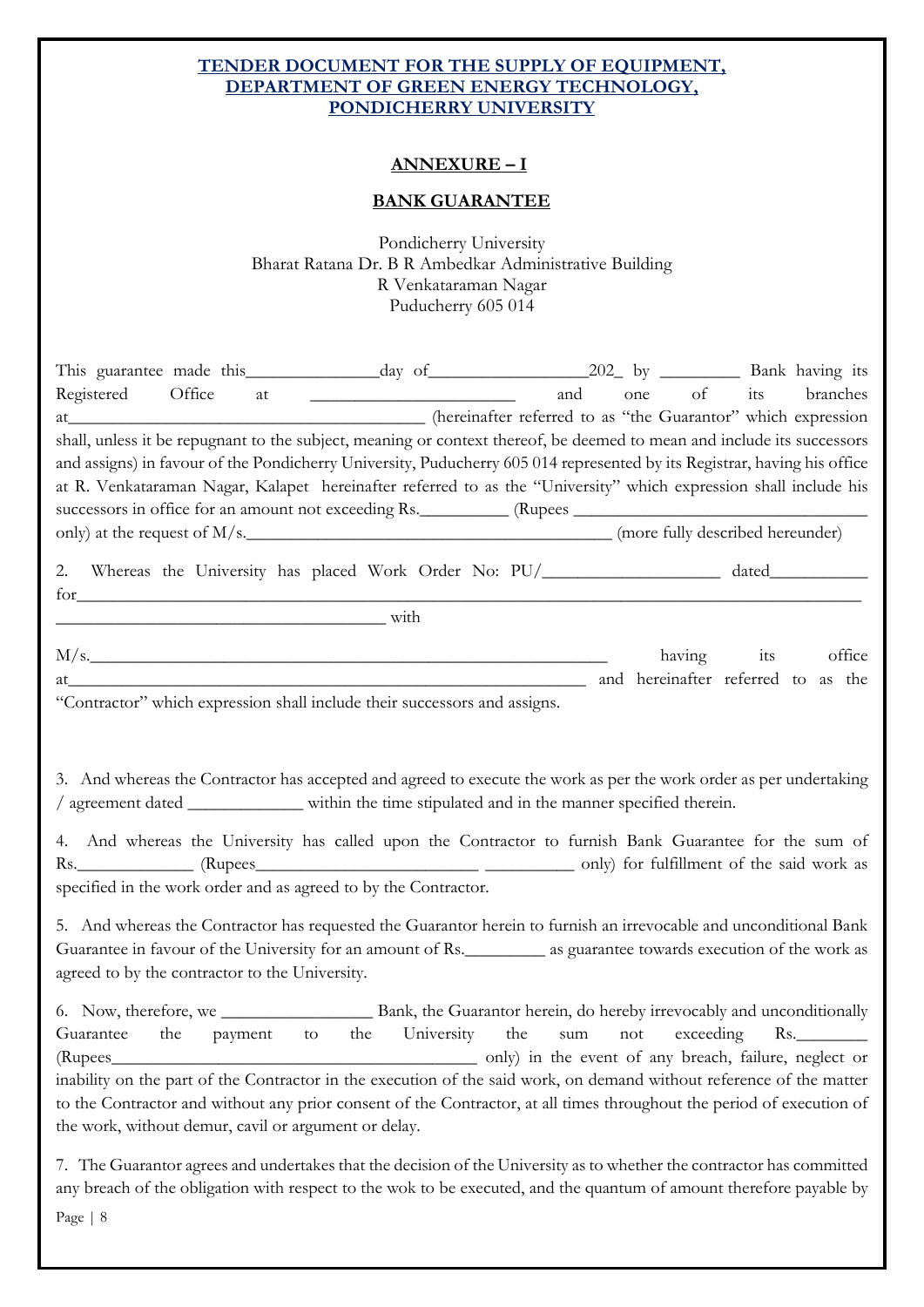the Contactor to the University in that regard, shall be final, binding and conclusive as against the Guarantor and the Guarantor shall make payment accordingly, on demand by the University.

8.The Guarantor further agrees and undertakes to pay to the University the amount demanded by the University irrespective of and not withstanding any dispute raised by the Contractor in any suit or proceeding before any judicial forum relating to the Contracted work and the Guarantor's liability under this Guarantee shall be absolute and unequivocal.

9. This Guarantee is issued subject to the condition that the liability of this Guarantor under this guarantee is limited to the maximum of Rs. (Rupees \_\_\_\_\_\_\_\_\_\_\_\_\_\_\_\_\_\_\_\_\_\_\_\_\_\_\_\_\_\_\_\_\_\_\_\_\_\_\_\_\_\_\_\_\_\_\_\_\_\_\_\_\_\_\_\_\_\_\_\_\_\_\_\_\_\_\_ only) andthe guarantee shall remain in full force up to and cannot be invoked otherwise than by a written demand or claim by the University for the payment of the said amount by the Guarantor on or before\_\_\_\_\_\_\_\_\_\_\_\_\_\_\_\_ or any extended date as decided by the University.

10. This University shall have the fullest liberty without our consent and without affecting in any manner our obligations hereunder to vary any of the terms and conditions of the contracted work or to extend time for performance of the work by the Contractor. Any change to the contracted work shall not in any way release the Bank (Guarantor) from liability under this Guarantee and we waive notice of any such change. The University shall have full liberty to forbear or enforce any of the terms and conditions of the contracted work.

11. This Guarantee shall not be affected by any legal limitation, disability or other circumstances relating to the Contractor or the Guarantor.

12. This Guarantee shall be valid for the period up to \_\_\_\_\_\_\_\_\_ and shall extend further and beyond \_\_\_\_\_\_\_\_\_\_ for such period as determined by the University.

13. The Guarantor undertakes not to revoke this guarantee except with the previous consent of the University in writing.

14. Notwithstanding anything contained herein:

Our liability under this guarantee shall be limited to Rs.

 $(Rupees$  only)

This guarantee shall be valid up to \_\_\_\_\_\_\_\_ and for such further period as determined by the University for Fulfillment of the contract.

We are liable to pay the guaranteed amount or any part thereof under this Bank Guarantee only and only if you serve upon us a written claim or demand on or before \_\_\_\_\_\_\_\_\_\_ or such extended period / date.

In witness whereof, this Guarantee has been executed by \_\_\_\_\_\_\_\_\_\_\_\_\_\_\_\_\_\_\_\_\_\_\_\_\_ for an on behalf of the Bank (Guarantor) on the day, month and year first above written.

SIGNATURE AND SEAL

NAME OF THE BANK (GUARANTOR)

ADDRESS:

Page | 9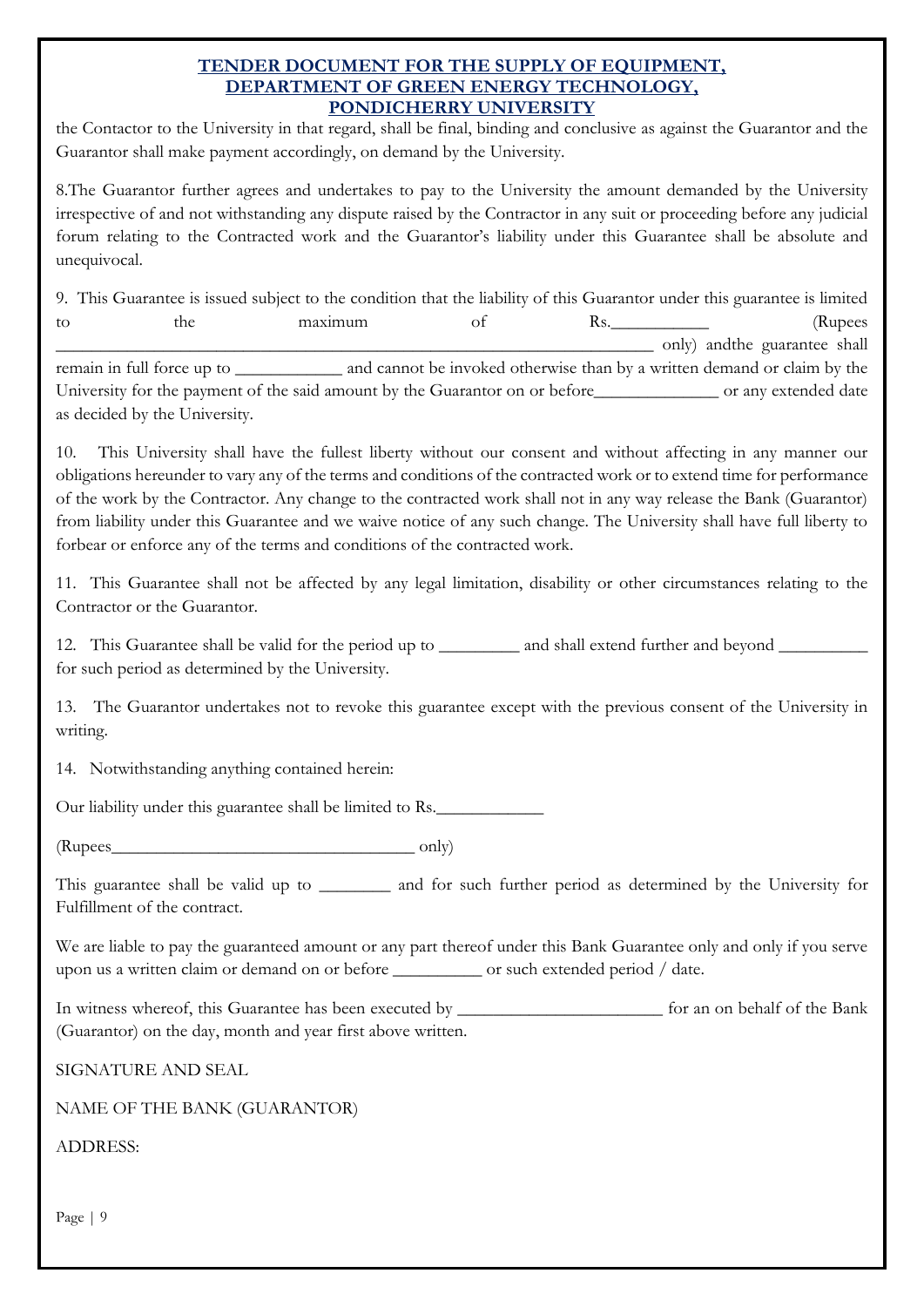#### **ANNEXURE - II**

#### BIDDER'S WARRANTY

|              | The Registrar, Pondicherry University, Puducherry invited Bid Document for supply and installation of the |             |             |            |       |
|--------------|-----------------------------------------------------------------------------------------------------------|-------------|-------------|------------|-------|
| equipment(s) | namely,                                                                                                   |             |             |            | at    |
|              |                                                                                                           | Pondicherry | University, | Puducherry | AND . |
| M/s.         |                                                                                                           |             |             |            |       |

Thereinafter referred to as "The Bidder" having carefully studied all the bid documents, Specifications, etc. accompanying the Tender for supply of the above mentioned Equipment and desirous to submit the bids as per the Tender Document advertised vide Notification No. PU/MB/EQ/XII Plan/2013-14/ dated 05.07.2013.

#### DO HEREBY WARRANTY THAT

1. The bidder is familiar with all the requirements of the bid documents.

2. The bidder has investigated the site and satisfied, he regarding the character and scope of the work and local conditions that may affect the supply or it's Performance.

3. The bidder is satisfied that the supply can be performed and completed as required in the contract.

The bidder accepts all risk directly or indirectly connected with the performance of the contract.

5. The bidder has had no collusion with other contractors, with any of the men of Pondicherry University, Puducherry, or with any other person in preparation of the bid.

The bidder has not been influenced by any statement or promise of the Officials of Pondicherry University, Puducherry but only by the bid documents.

7. The bidder is financially solvent.

8. The bidder is experienced and competent to perform the contract to the satisfaction of the coordinator, Central Instrumentation Facility, Pondicherry University, Puducherry.

9. The statements submitted with the bid are true.

10. The contractor is familiar with all general and special laws, acts, ordinances, rules and regulations of the Municipal, District, State and Central Government that may affect the work, its performance or personnel employed therein.

11. All the terms & conditions of the Supply Order will bind the bidder once his quote is accepted and supply order issued.

Signature of the Bidder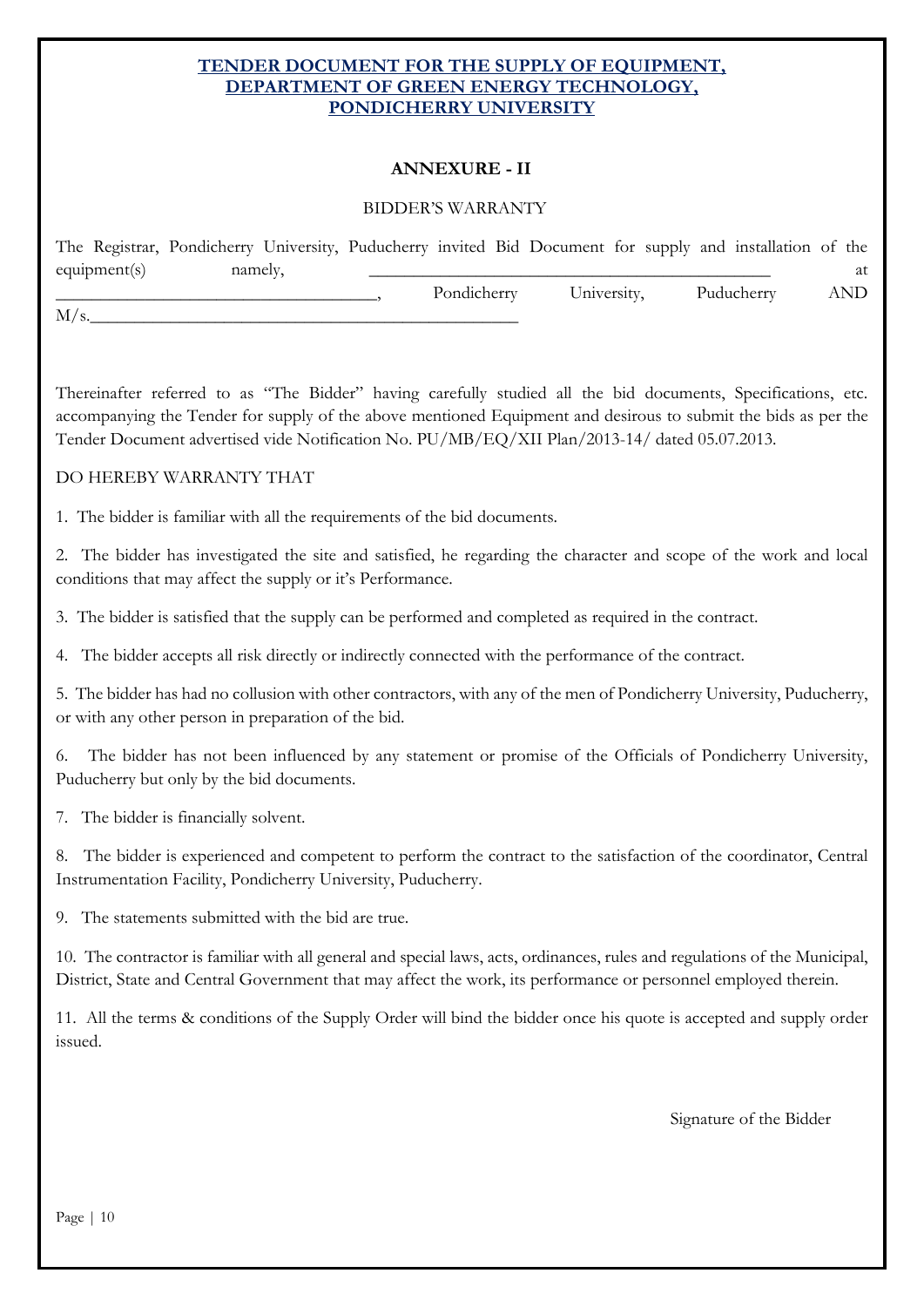#### **CHEKLIST OF THE ENCLOSED DOCUMENT**

| S.No             | Nature of Particulars                                                                                                                           | To Be Submitted by the firm                          | To Be Verified by the Tender Inviting<br>Authority, Pondicherry University |
|------------------|-------------------------------------------------------------------------------------------------------------------------------------------------|------------------------------------------------------|----------------------------------------------------------------------------|
| $\mathbf{1}$     | Name of the firm and Address                                                                                                                    |                                                      |                                                                            |
| $\overline{2}$   | Two Sealed Covers (Technical & Financial Bid)                                                                                                   |                                                      |                                                                            |
| $\mathfrak{Z}$   | Refer Government of India Office Memorandum No<br>$F.9/4/2020-PPD$ - Bid<br>Security<br>Declaration(EMD) Should be Kept in the Bid<br>Documents |                                                      |                                                                            |
| $\overline{4}$   |                                                                                                                                                 | Name of the Bank:                                    |                                                                            |
|                  | Tender Document Fee                                                                                                                             | Amount:                                              |                                                                            |
|                  |                                                                                                                                                 | Date:                                                |                                                                            |
| $\overline{5}$   | <b>GST</b> Registration Copy                                                                                                                    |                                                      |                                                                            |
| 6                | Income Tax Returns for the Last three years                                                                                                     |                                                      |                                                                            |
| $\boldsymbol{7}$ | Letter of Authorization from ORIGINAL<br>EQUIPMENT MANUFACTURER (OEM)-<br>Distributor                                                           |                                                      |                                                                            |
| $\,8\,$          | Tenderer should be in the business of similar<br>productsat least for 6 years as on the date of<br>submission of the bid. Proof to be submitted |                                                      |                                                                            |
| 9                | A list of customers with contact details to<br>whom supply were made during last THREE<br>years, may be furnished                               |                                                      |                                                                            |
| 10               | Name of the service engineer to be deployed<br>and his Contact details                                                                          | Name & designation Cell<br>No.<br>Committee Members: |                                                                            |

Committee members

Signature of the Authorized firm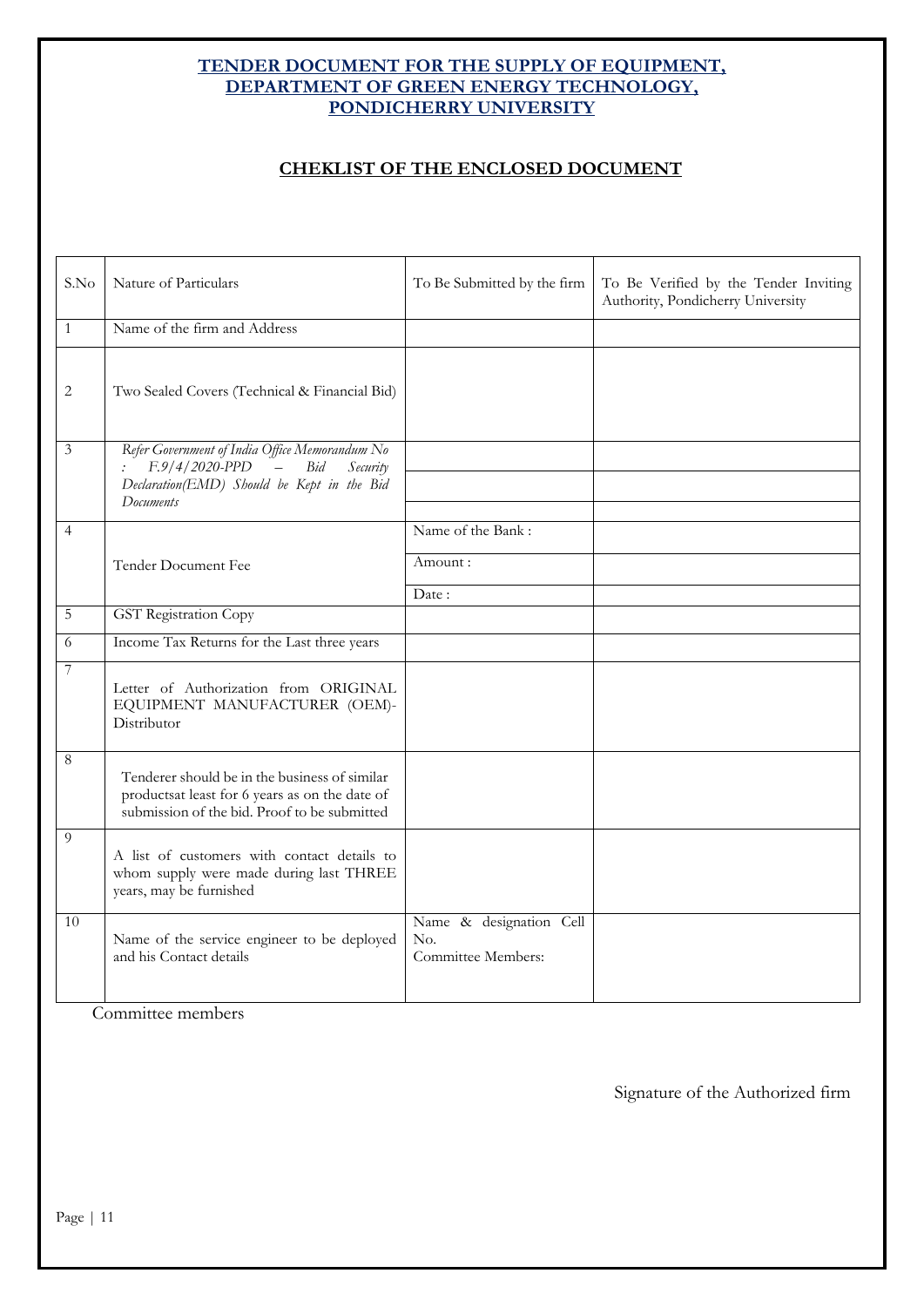No. F.9/4/2020-PPD

# **Government of lndia**

Ministry of Finance

### Department of Expenditure

Procurement Policy Division

512, LokNayak Bhawan, New Delhi

Dated 12th November 2O2O

#### **OFFICE MEMORANDUM**

#### **Subject: Bid Security/ Earnest Money Deposit.**

1. The Government is in receipt of many representations that on account of Slowdown in economy due to the pandemic, there is acute financial crunch among many commercial entities and contractors, which in turn is affecting timely execution of the contracts. lt has also been represented that this may affect the ability of Contractors to bid in tenders and hence reduce competition. Requests are being received for reduction in quantum of Security Deposits in the Government contracts.

2. As per Rule 170 of General Financial Rules (GFRs) 2017, Micro and Small Enterprises (MSEs) and the firms registered with concerned Ministries/ Departments are exempted from submission of Bid Security. Further, in lieu of Bid Security, Ministries/ Departments may ask bidders to sign "Bid Security Declaration" accepting that if they withdraw or modify their bids during period of validity etc., they will be suspended for the time specified in the tender documents. Similar provisions also

Exist in the Manuals for Procurement of Works 2019 and Manual for Procurement of Consultancy & other Services 2017.

3. ln this context it is noted that Bid Security (also known as Earnest Money Deposit) is still being taken from the contractors by the various Ministries/Departments, though the relaxations have already been provided in General Financial Rules (GFRs) 2017.

4. ln view of above, it is reiterated that notwithstanding anything contained in Rule 171 of GFRs 2017 or any other Rule or any provision contained in the Procurement Manuals, no provisions regarding Bid Security should be kept in The Bid Documents in future and only provision for Bid Security Declaration Should be kept in the Bid Documents. 5. Wherever, there are compelling circumstances to ask for Bid Security, the Same should be done only with the approval of the next higher authority to the Authority competent to finalize the particular Tender or the Secretary of the Ministry/Department, whichever is lower.

6. The above instructions will be applicable for all the tenders issued till 31.12. 2021.These instructions will be applicable for all kinds of procurements viz. Goods, Consultancy, Works, non-consulting Services etc., and are issued under Rule 6(1) of the GFRs 2017.

Deputy Secretary to the Govt. of India